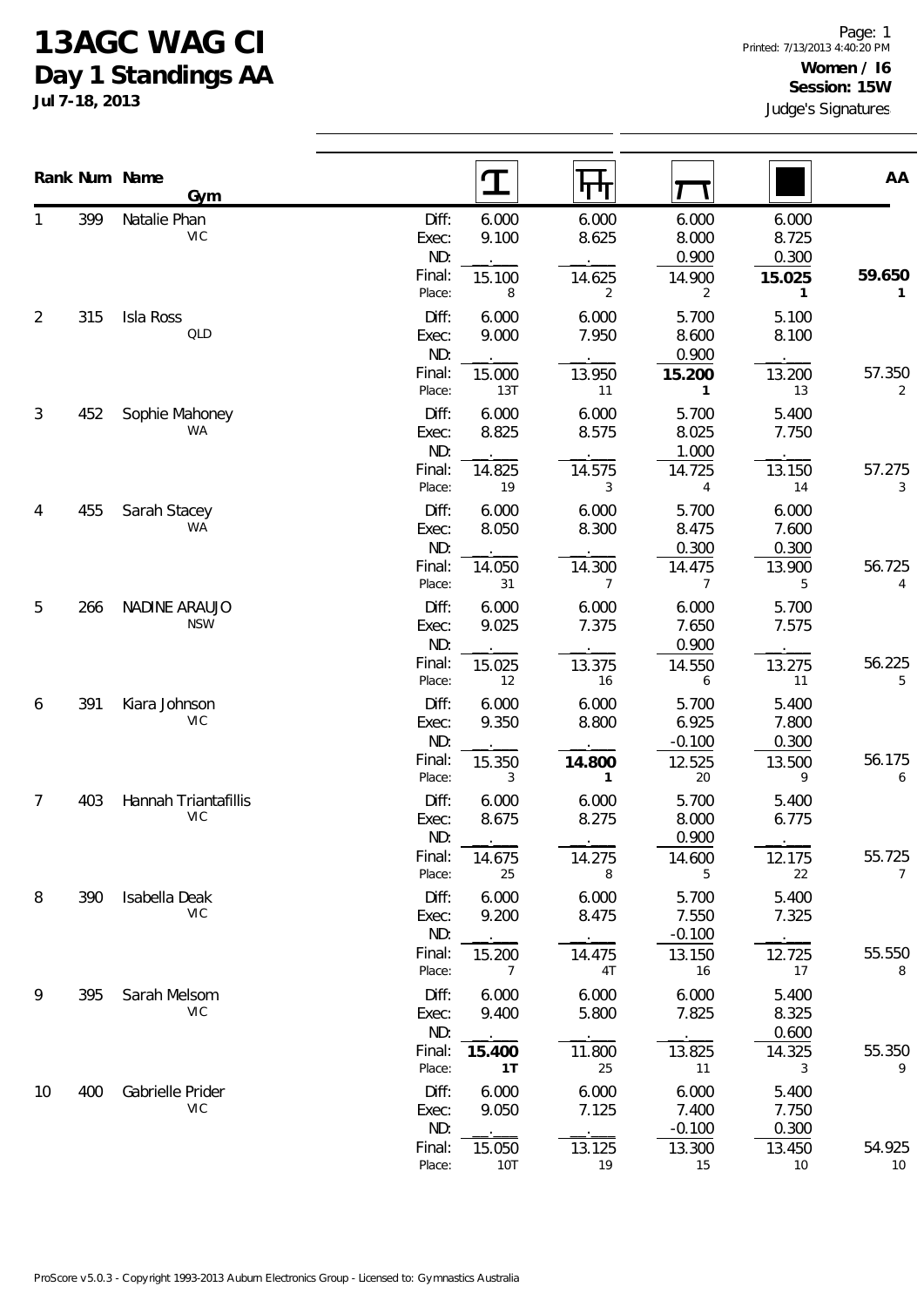## **13AGC WAG CI**

**Day 1 Standings AA**

|            |     | Rank Num Name<br>Gym                 |                                  |                          | पाग                                  |                                  |                                   | AA                   |
|------------|-----|--------------------------------------|----------------------------------|--------------------------|--------------------------------------|----------------------------------|-----------------------------------|----------------------|
| 11         | 453 | <b>Bridget Meade</b><br><b>WA</b>    | Diff:<br>Exec:<br>ND:            | 6.000<br>9.275           | 6.000<br>6.825                       | 5.100<br>7.075                   | 6.000<br>7.850<br>0.600           |                      |
|            |     |                                      | Final:<br>Place:                 | 15.275<br>5              | 12.825<br>20                         | 12.175<br>22T                    | 14.450<br>2                       | 54.725<br>11         |
| 12         | 273 | <b>GRACE WHITFIELD</b><br><b>NSW</b> | Diff:<br>Exec:<br>ND:            | 6.000<br>9.250           | 6.000<br>7.400                       | 4.800<br>6.900                   | 6.000<br>7.525<br>0.300           |                      |
|            |     |                                      | Final:<br>Place:                 | 15.250<br>6              | 13.400<br>15                         | 11.700<br>26                     | 13.825<br>6T                      | 54.175<br>12         |
| 13         | 394 | Emma Loveless<br><b>VIC</b>          | Diff:<br>Exec:<br>ND:            | 6.000<br>8.850           | 6.000<br>7.500                       | 5.100<br>6.800<br>$-0.100$       | 5.400<br>8.050<br>0.300           |                      |
|            |     |                                      | Final:<br>Place:                 | 14.850<br>18             | 13.500<br>14                         | 11.800<br>25                     | 13.750<br>8                       | 53.900<br>13         |
| 14         | 450 | Niamh Collins<br><b>WA</b>           | Diff:<br>Exec:<br>ND:            | 6.000<br>8.750           | 6.000<br>8.350                       | 6.000<br>7.025                   | 4.800<br>6.900                    |                      |
|            |     |                                      | Final:<br>Place:                 | 14.750<br>22             | 14.350<br>6                          | 13.025<br>17                     | 11.700<br>25                      | 53.825<br>14         |
| 15         | 404 | Ella Winder<br><b>VIC</b>            | Diff:<br>Exec:<br>ND:            | 6.000<br>8.900           | 6.000<br>7.825                       | 5.700<br>6.475                   | 4.800<br>6.650<br>0.200           |                      |
|            |     |                                      | Final:<br>Place:                 | 14.900<br>16             | 13.825<br>12                         | 12.175<br>22T                    | 11.650<br>26                      | 52.550<br>15         |
| 16         | 396 | Caitlyn Montgomery<br><b>VIC</b>     | Diff:<br>Exec:<br>ND:<br>Final:  | 6.000<br>8.725<br>14.725 | 5.400<br>7.100<br>$-1.000$<br>11.500 | 5.700<br>8.100<br>13.800         | 5.400<br>6.775<br>0.300<br>12.475 | 52.500               |
| 17         | 402 | Cassie Rozental<br><b>VIC</b>        | Place:<br>Diff:<br>Exec:<br>ND:  | 23<br>6.000<br>8.700     | 26<br>6.000<br>7.625                 | 12<br>5.700<br>5.300<br>$-0.100$ | 18<br>6.000<br>6.950<br>0.300     | 16                   |
|            |     |                                      | Final:<br>Place:                 | 14.700<br>24             | 13.625<br>13                         | 10.900<br>29                     | 13.250<br>12                      | 52.475<br>17         |
| 18T        | 267 | Jaidyn Bowden<br><b>NSW</b>          | Diff:<br>Exec:<br>ND:            | 6.000<br>9.075           | 6.000<br>8.075                       | 5.700<br>8.275<br>$-0.100$       | 4.500<br>5.525<br>$-0.700$        |                      |
|            |     |                                      | Final:<br>Place:                 | 15.075<br>9              | 14.075<br>10                         | 13.875<br>9T                     | 9.325<br>32                       | 52.350<br><b>18T</b> |
| <b>18T</b> | 451 | Makayla Felix<br>WA                  | Diff:<br>Exec:<br>ND:<br>Final:  | 6.000<br>8.300<br>14.300 | 5.400<br>6.425<br>$-1.000$<br>10.825 | 6.000<br>7.400<br>13.400         | 5.400<br>8.125<br>0.300<br>13.825 | 52.350               |
| 20T        | 270 | Jemima Lam                           | Place:<br>Diff:                  | 29<br>6.000              | $30\,$<br>5.400                      | 13<br>6.000                      | 6T<br>5.100                       | <b>18T</b>           |
|            |     | <b>NSW</b>                           | Exec:<br>ND:<br>Final:<br>Place: | 8.875<br>14.875<br>17    | 6.000<br>$-1.000$<br>10.400<br>31    | 7.275<br>0.900<br>14.175<br>8    | 7.375<br>0.300<br>12.775<br>16    | 52.225<br>20T        |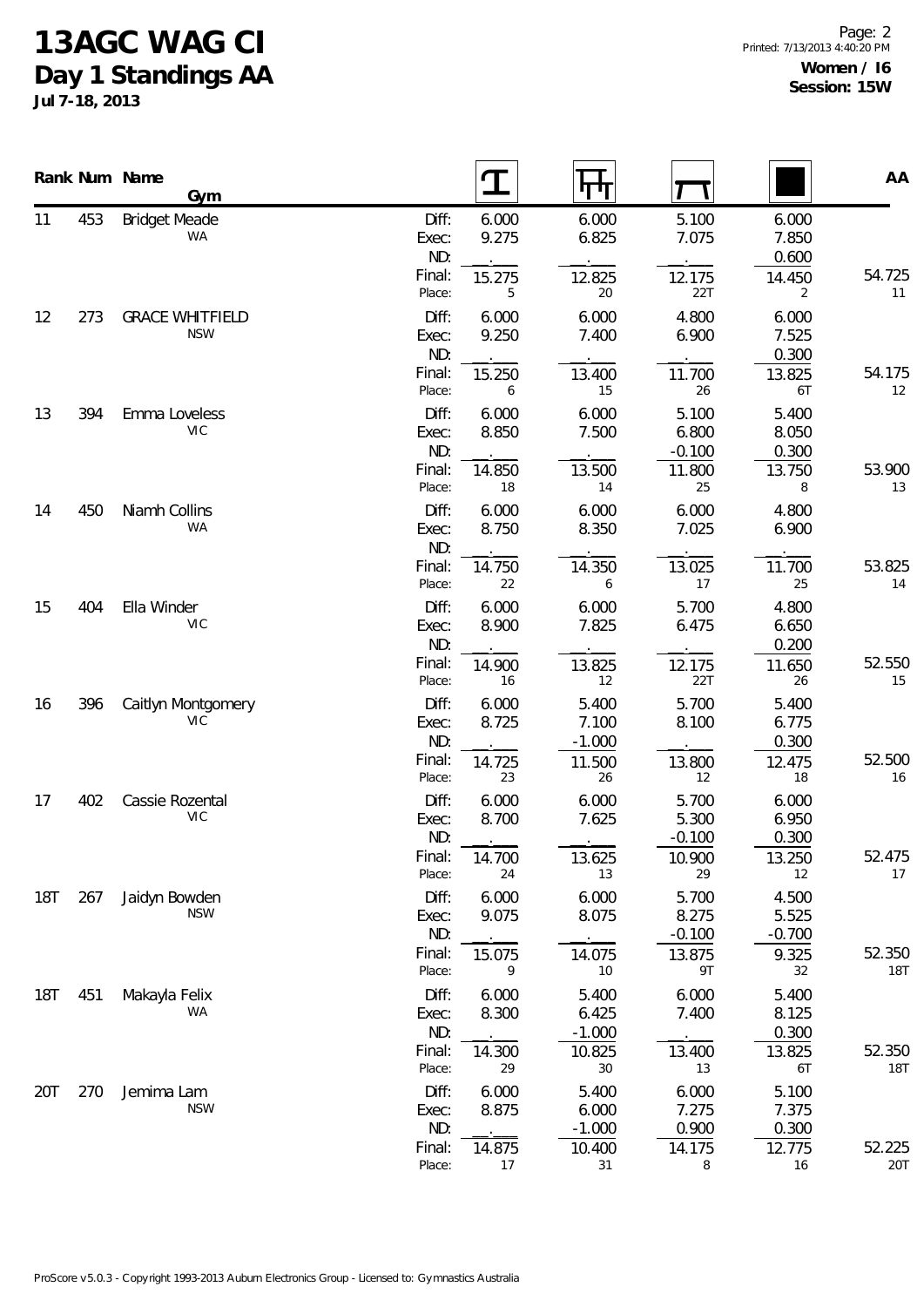## **13AGC WAG CI**

**Day 1 Standings AA**

|     |     | Rank Num Name<br>Gym                  |                                                                             |                                   |                                         |                                        | AA                   |
|-----|-----|---------------------------------------|-----------------------------------------------------------------------------|-----------------------------------|-----------------------------------------|----------------------------------------|----------------------|
| 20T | 398 | Macy Pegoli<br><b>VIC</b>             | Diff:<br>6.000<br>9.000<br>Exec:<br>ND:                                     | 6.000<br>8.475                    | 5.100<br>6.325<br>$-0.100$              | 4.500<br>6.625<br>0.300                |                      |
| 22  | 269 | Georgia Fragiadakis                   | Final:<br>15.000<br>Place:<br>13T<br>Diff:<br>6.000                         | 14.475<br>4T<br>6.000             | 11.325<br>28<br>5.700                   | 11.425<br>27T<br>4.200                 | 52.225<br><b>20T</b> |
|     |     | <b>NSW</b>                            | 8.775<br>Exec:<br>ND:<br>Final:<br>14.775                                   | 6.625<br>12.625                   | 7.275<br>0.900<br>13.875                | 6.425<br>10.625                        | 51.900               |
| 23  | 456 | Sidney Stephens                       | 21<br>Place:<br>Diff:<br>6.000                                              | 21<br>5.400                       | 9T<br>5.700                             | 29<br>5.400                            | 22                   |
|     |     | WA                                    | 8.500<br>Exec:<br>ND:<br>Final:<br>14.500                                   | 7.850<br>$-1.000$<br>12.250       | 7.075<br>12.775                         | 6.525<br>0.300<br>12.225               | 51.750               |
| 24  | 397 | Chloe Moorcroft<br><b>VIC</b>         | Place:<br>27<br>Diff:<br>6.000<br>9.000<br>Exec:                            | 22<br>5.400<br>6.750              | <b>18T</b><br>5.100<br>5.300            | 21<br>6.000<br>7.850                   | 23                   |
|     |     |                                       | ND:<br>Final:<br>15.000<br>13T<br>Place:                                    | 12.150<br>23                      | $-0.100$<br>10.300<br>31                | 0.300<br>14.150<br>4                   | 51.600<br>24         |
| 25  | 268 | <b>ISABELLE CAMERON</b><br><b>NSW</b> | Diff:<br>6.000<br>8.275<br>Exec:<br>ND:<br>Final:<br>14.275                 | 6.000<br>6.125<br>12.125          | 4.800<br>7.250<br>12.050                | 6.000<br>6.525<br>0.300<br>12.825      | 51.275               |
| 26  | 454 | Sophie Prince<br><b>WA</b>            | 30<br>Place:<br>6.000<br>Diff:<br>7.800<br>Exec:<br>ND:<br>Final:<br>13.800 | 24<br>6.000<br>7.325<br>13.325    | 24<br>5.400<br>6.975<br>1.000<br>13.375 | 15<br>3.900<br>5.450<br>0.300<br>9.650 | 25<br>50.150         |
| 27  | 392 | Arden Juricskay<br><b>VIC</b>         | 33<br>Place:<br>Diff:<br>6.000<br>9.325<br>Exec:<br>ND:                     | 18<br>5.400<br>5.650<br>$-1.000$  | 14<br>5.700<br>7.075                    | 31<br>4.800<br>6.325<br>0.300          | 26                   |
|     |     |                                       | Final:<br>15.325<br>Place:<br>4                                             | 10.050<br>32                      | 12.775<br><b>18T</b>                    | 11.425<br>27T                          | 49.575<br>27         |
| 28  | 393 | Elise Kargiotis<br>VIC                | Diff:<br>6.000<br>7.975<br>Exec:<br>ND:<br>Final:                           | 6.000<br>7.350                    | 5.400<br>6.250<br>$-0.100$              | 3.900<br>6.550                         | 49.325               |
| 29  | 272 | SOPHIE STUART                         | 13.975<br>32<br>Place:<br>6.000<br>Diff:                                    | 13.350<br>17<br>4.800             | 11.550<br>27<br>4.200                   | 10.450<br>30<br>5.400                  | 28                   |
|     |     | <b>NSW</b>                            | 9.400<br>Exec:<br>ND:<br>Final:<br>15.400<br>Place:<br>1T                   | 8.075<br>$-2.000$<br>10.875<br>29 | 6.450<br>10.650<br>$30\,$               | 6.675<br>0.300<br>12.375<br>19         | 49.300<br>29         |
| 30  | 364 | Grace Popplestone<br>SА               | Diff:<br>6.000<br>9.050<br>Exec:<br>ND:                                     | 5.400<br>5.125<br>$-1.000$        | 5.700<br>6.725<br>$-0.100$              | 5.100<br>6.775                         |                      |
|     |     |                                       | Final:<br>15.050<br>Place:<br><b>10T</b>                                    | 9.525<br>33                       | 12.325<br>21                            | 11.875<br>24                           | 48.775<br>$30\,$     |